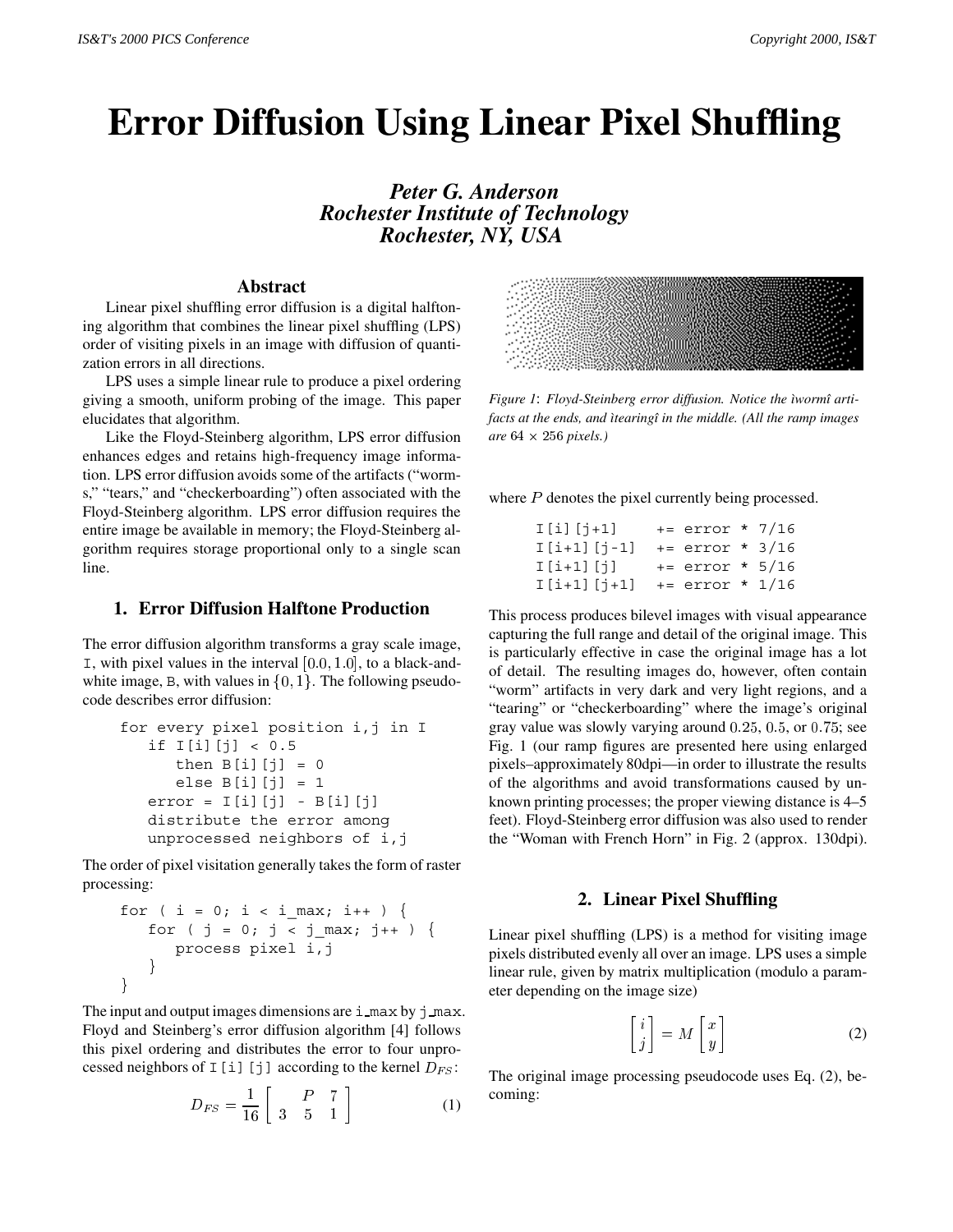

*Figure 2*: *Floyd-Steinberg error diffusion of "Woman with French Horn" (image courtesy of Heidelberger Druckmaschinen A. G.).*

$$
\begin{array}{lcl} \text{for } (x = 0; x < N; x++) < \\ \text{for } (y = 0; y < N; y++) < \\ & & \text{multiply } M * (x, y)' < \\ & & \text{to obtain } (i, j)'; \\ & & \text{process pixel } i, j \\ & & \end{array}
$$

The matrix  $M$  and the parameter N are described below.

Define the Fibonacci-like sequence  $G$  by the recurrence:

$$
G_0 = 0
$$
  
\n
$$
G_1 = 1
$$
  
\n
$$
G_2 = 1
$$
  
\n
$$
G_{n+1} = G_n + G_{n-2} \text{ for } n \ge 2
$$
 (3)

Terms  $G_0$  through  $G_{14}$  of this sequence are

$$
0,1,1,1,2,3,4,6,9,13,1\,9,2\,8,4\,1,6\,0,88
$$

We also need this sequence with negative subscripts (the definition allows us to work backwards in the subscripts easily). Terms  $G_{-1}$  through  $G_{-14}$  are

$$
0, 1, 0, -1, 1, 1, -2, 0, 3, -2, -3, 5, 1, -8
$$

For our algorithm, we round the image size up to a square of side  $G_n$  (this is the N in the above pseudocode) and ignore pixels that fall outside the actual image.

Define a  $G_n \times G_n$  table T with entries defined as

$$
T_{pq} = (pG_{n-2} + qG_{n-1}) \pmod{G_n}
$$
 (4)

Because

$$
\gcd(G_{n-2}, G_{n-1}, G_n) = 1\tag{5}
$$

for all *n*, every number in  $0, 1, 2, \dots, G_n - 1$  occurs in T exactly  $G_n$  times. Here is a portion of the 88  $\times$  88 table for  $0 \le p, q < 13.$ 

|  |  | 0 60 32 4 64 36 8 68 40 12 72 44 16    |  |  |  |                |
|--|--|----------------------------------------|--|--|--|----------------|
|  |  | 41 13 73 45 17 77 49 21 81 53 25 85 57 |  |  |  |                |
|  |  | 82 54 26 86 58 30 2 62 34 6 66 38 10   |  |  |  |                |
|  |  | 35 7 67 39 11 71 43 15 75 47 19 79 51  |  |  |  |                |
|  |  | 76 48 20 80 52 24 84 56 28 0 60 32     |  |  |  | $\overline{4}$ |
|  |  | 29 1 61 33 5 65 37 9 69 41 13 73 45    |  |  |  |                |
|  |  | 70 42 14 74 46 18 78 50 22 82 54 26 86 |  |  |  |                |
|  |  | 23 83 55 27 87 59 31 3 63 35 7 67 39   |  |  |  |                |
|  |  | 64 36 8 68 40 12 72 44 16 76 48 20 80  |  |  |  |                |
|  |  | 17 77 49 21 81 53 25 85 57 29 1 61 33  |  |  |  |                |
|  |  | 58 30 2 62 34 6 66 38 10 70 42 14 74   |  |  |  |                |
|  |  | 11 71 43 15 75 47 19 79 51 23 83 55 27 |  |  |  |                |
|  |  | 52 24 84 56 28 0 60 32 4 64 36 8 68    |  |  |  |                |

A particularly nice feature of the table  $T$  is that values which are numerically close are physically distant. Examine a  $7 \times 7$  $7<sup>1</sup>$ block centered at one of the zeros in  $T$ :

| 49 21 81 53 25 85 57 |  |  |  |
|----------------------|--|--|--|
| 2 62 34 6 66 38 10   |  |  |  |
| 43 15 75 47 19 79 51 |  |  |  |
| 84 56 28 0 60 32 4   |  |  |  |
| 37 9 69 41 13 73 45  |  |  |  |
| 78 50 22 82 54 26 86 |  |  |  |
| 31 3 63 35 7 67 39   |  |  |  |

Notice that the smaller numbers are not close to 0. Because <sup>T</sup> was constructed using a simple linear rule, this phenomenon holds for any value, not just zero; it is even more visible for larger values of  $G_n$ .

The LPS pixel selection algorithm works by first visiting the elements in the  $G_n \times G_n$  square that correspond to the positions  $(i, j)$  for which  $T_{ij} = 0$ , followed by positions  $(i, j)$ for which  $T_{ij} = 1$ , and so on. We may express this in the processing pseudocode:

$$
\begin{array}{ll}\n\text{for } (x = 0; x < N; x++) \{ \\
\text{process all N pixels i, j} \\
\text{such that T[i][j] = x}\n\end{array}
$$

The matrix  $M$  that achieves this is

$$
M = \begin{bmatrix} G_{-n+1} & G_{n-3} \\ G_{-n} & G_{n-2} \end{bmatrix} \tag{6}
$$

For example, using  $N = G_{14} = 88$ 

$$
M = \begin{bmatrix} G_{-13} & G_{11} \\ G_{-14} & G_{12} \end{bmatrix} = \begin{bmatrix} 1 & 28 \\ -8 & 41 \end{bmatrix} \tag{7}
$$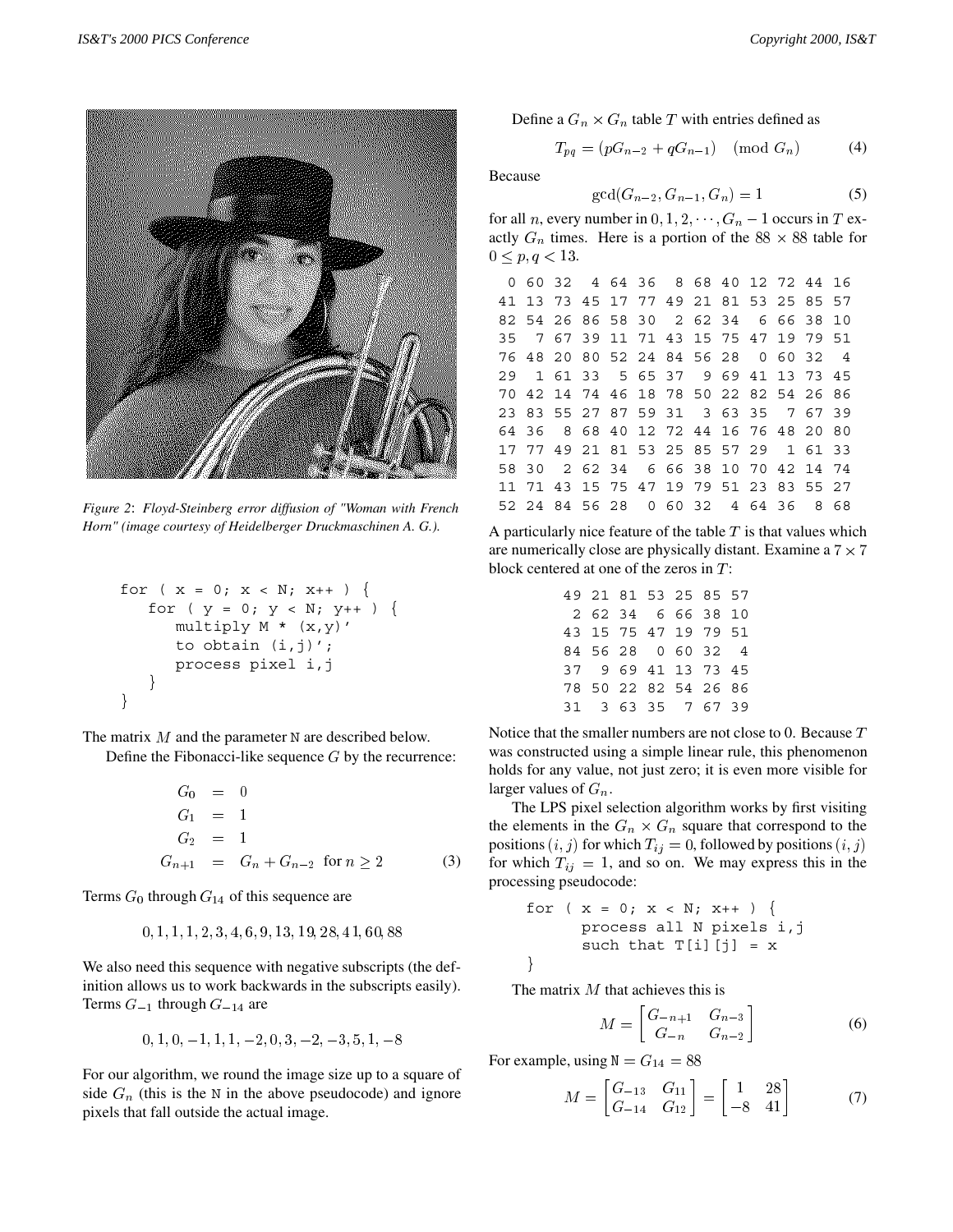#### **2.1. Mathematical Justification of the LPS Algorithm**

The above algorithm processes all  $G_n \times G_n$  image pixels for the following reason. Let

$$
\begin{bmatrix} i \\ j \end{bmatrix} = \begin{bmatrix} G_{-n+1} & G_{n-3} \\ G_{-n} & G_{n-2} \end{bmatrix} \begin{bmatrix} x \\ y \end{bmatrix}
$$
 (8)

We will show that

$$
T_{ij} = x \tag{9}
$$

Multiplying out the above matrix formula, we have

$$
T_{ij} = iG_{n-2} + jG_{n-1}
$$
 (10)

$$
= (G_{-n+1}x + G_{n-3}y)G_{n-2}
$$
  
+(G\_{-n}x + G\_{n-2}y)G\_{n-1} (11)

$$
= (G_{-n+1}G_{n-2} + G_{-n}G_{n-1})x
$$

$$
+(G_{n-3}G_{n-2} + G_{n-2}G_{n-1})y \t(12)
$$
  
=  $(G_{-n+1}G_{n-2} + G_{-n}G_{n-1})x \t(13)$ 

$$
+(G_{n-3}+G_{n-1})G_{n-2}y \t\t(14)
$$

The values in Eq. (8–14) are all modulo  $G_n$ . One of the factors in (14) satisfies

$$
G_{n-3} + G_{n-1} = G_n \equiv 0 \pmod{G_n} \tag{15}
$$

by (3); so  $T_{ij}$  is independent of y. The coefficient of x in (13) satisfies

$$
G_{n-2}G_{-n+1} + G_{n-1}G_{-n} \equiv 1 \pmod{G_n} \tag{16}
$$

for all  $n$ , because

$$
G_{n-2}G_{-n+1} + G_{n-1}G_{-n} + G_nG_{-n+2} = 1 \tag{17}
$$

for all  $n$ ; this is easily established by mathematical induction. Finally, because three consecutive terms of the  $G$  sequence are relatively prime (5),  $M\begin{bmatrix} 0 \\ y \end{bmatrix}$  takes  $G_n$  distinct values for  $0 \leq y < G_n$ . Linearity allows us to conclude that  $\begin{bmatrix} i \\ i \end{bmatrix}$ 

ranges over all  $G_n \times G_n$  pixel positions.

#### **2.2. Other Applications of LPS**

There are a wide variety of applications for LPS; most of them are explained in detail in [2]. Here are several that pertain directly to image processing.

LPS was originally developed to aid development of computer graphics image synthesis, especially fractal creation (see [1]). By rendering pixels in the LPS order, a low resolution indication of the eventual picture is almost immediately visible. Slow computers or ambitious programmers otherwise produce images that can take hours to see—starting with the extremely boring topmost rows of pixels.



*Figure 3: An*  $88 \times 88$  *image with the rst 968 (12.5%) of the pixels marked black.*

The pixel ordering for image rendering suggests an image file format. The initial portion of such a file gives a low resolution image; subsequent portions fill in the details.

Because LPS is *linear*, the pixels that are rendered earliest can be magnified ("fat pixels") to cover the entire image area very early. Subsequent pixels can be magnified by smaller factors, eventually not magnified at all. If there are constant patches in the image, the later pixels often make no difference to the image appearance—they do not need to be rendered or stored at all. This observation leads to a lossless image compression technique for text and line-drawing images that is competitive with run-length encoding but has the useful property that a prefix of the compressed file is a lossy compression of the entire image.

 $\begin{bmatrix} i \\ i \end{bmatrix}$  or the The results of image morphology operations (dilation, erosion, opening, closing) can be rapidly approximated by performing the basic operations in LPS order. For some applications, an approximation that takes, say, 15% of the total time may be sufficient.

> The table  $T$  can be used as a halftone mask. Fig. 3 shows an  $88 \times 88$  image with the first 968 of the pixels marked. This is the dot pattern associated with an LPS mask at gray level 0.125 (where 1.0 indicates black).

> Images can be searched to locate objects ("Where's Waldo?") or gather image statistics, such as histogram estimation. An infinite version of LPS is appropriate for Monte Carlo integration.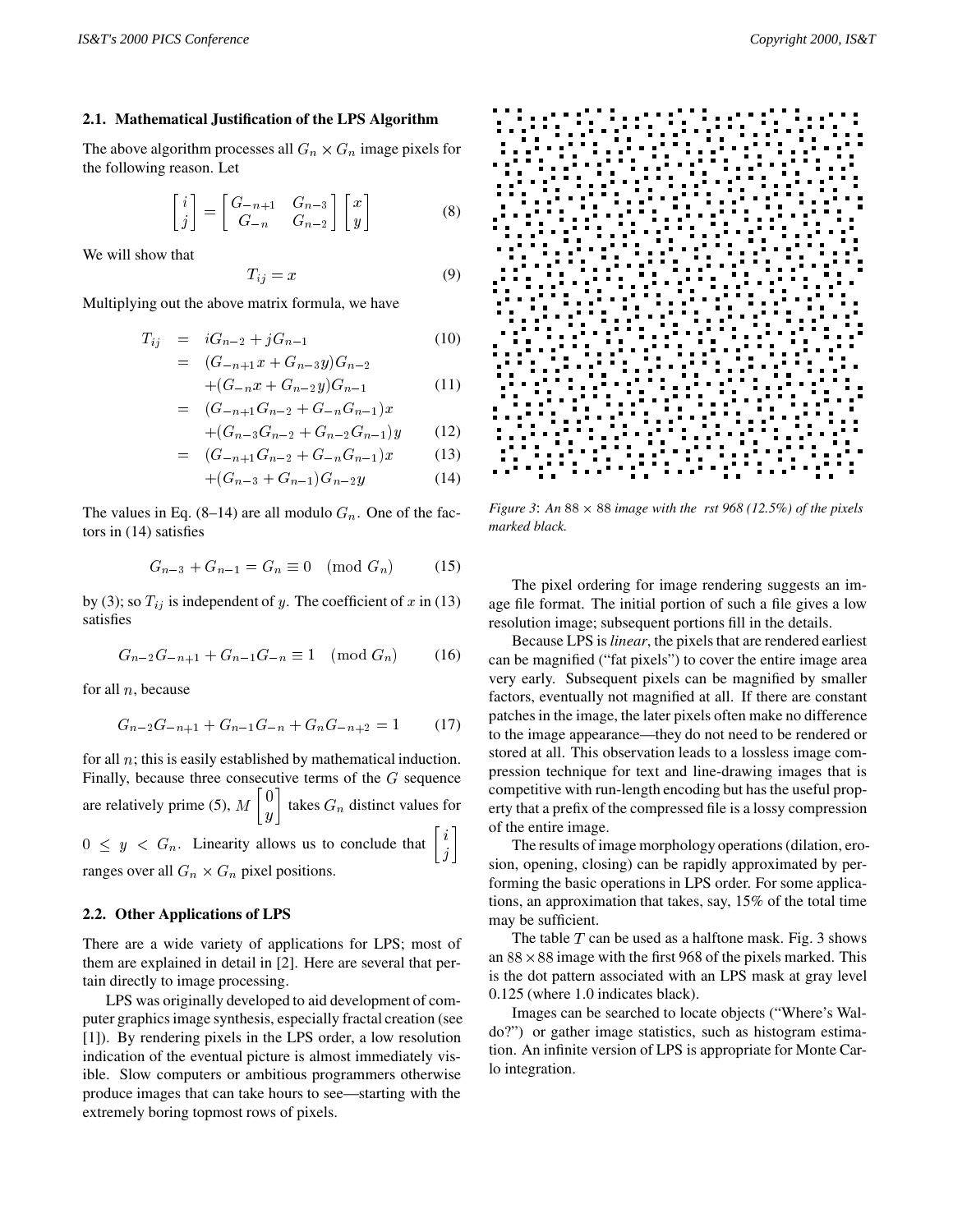

*Figure 4*: *The ramp rendered using LPS error diffusion.*

## **3. LPS Error Diffusion**

By visiting the pixels uniformly all over the image, LPS allows us to diffuse the errors in all directions. For example, we can use the kernel which John Szybist investigated for his Computer Science Master's Project [3]:

$$
D_{LPS} = \frac{1}{32} \left[ \begin{array}{rrrrr} 1 & 1 & 1 & 1 \\ 1 & 2 & 3 & 2 & 1 \\ 1 & 3 & P & 3 & 1 \\ 1 & 2 & 3 & 2 & 1 \\ 1 & 1 & 1 & 1 \end{array} \right] \tag{18}
$$

and distribute the error of the processed pixel  $P$  to 20 of its neighbors.

In order not to loose any of the dispersed error, we need to keep track of any neighborhood of a zero value in  $T$  (a  $5 \times 5$ neighborhood in this case) and note the positions in the kernel corresponding to already quantized pixels. We thus update the diffusion kernel after each completed inner loop (the yloop in our pseudocode), potentially replacing some non-zero coefficient with a zero and updating the divisor (initially 32 here) correspondingly.

In addition to the Szybist filter (18) used for Figs. 4 and 5 we can use a wide variety of kernels; several are shown in Fig. 6. Ramps rendered using these kernels are shown in Fig. 7.

#### **4. Comparisons and Conclusions**

LPS error diffusion does eliminate worms, tearing, and checkerboarding artifacts. Unfortunately, LPS halftoned images appear to be mottled in comparison to Floyd-Steinberg halftoned images.

The LPS halftoning algorithm requires that the entire image be present in memory, in order to diffuse error in all directions. Floyd-Steinberg only requires one or two scan lines (depending on coding cleverness, to diffuse errors only to the right and down). The number of operations in both cases is linear in kernel size and number of image pixels.

The texture variations of images rendered by various LPS halftoning kernels may present opportunities for achieving good dot patterns of ink on paper that eludes most current digital halftone systems.



*Figure 5*: *Linear pixel shufing error diffusion.*

# **References**

- <sup>5</sup> [1] Peter G. Anderson. Fast rendering. *Computer Language*, Feb 1993.
	- [2] Peter G. Anderson. Advances in linear pixel shuffling. In G. E. Bergum, A. N. Philippou, and A. F. Horodam, editors, *Conference on Fibonacci Numbers and Their Applications*, pages 1–21, Pullman, Washington, July, 1994.
	- [3] John Szybist. An error diffusion algorithm based on linear pixel shuffling. Computer science master's project, Rochester Institute of Technology, 1997.
	- [4] Robert Ulichney. *Digital Halftoning*. The MIT Press, 1987.